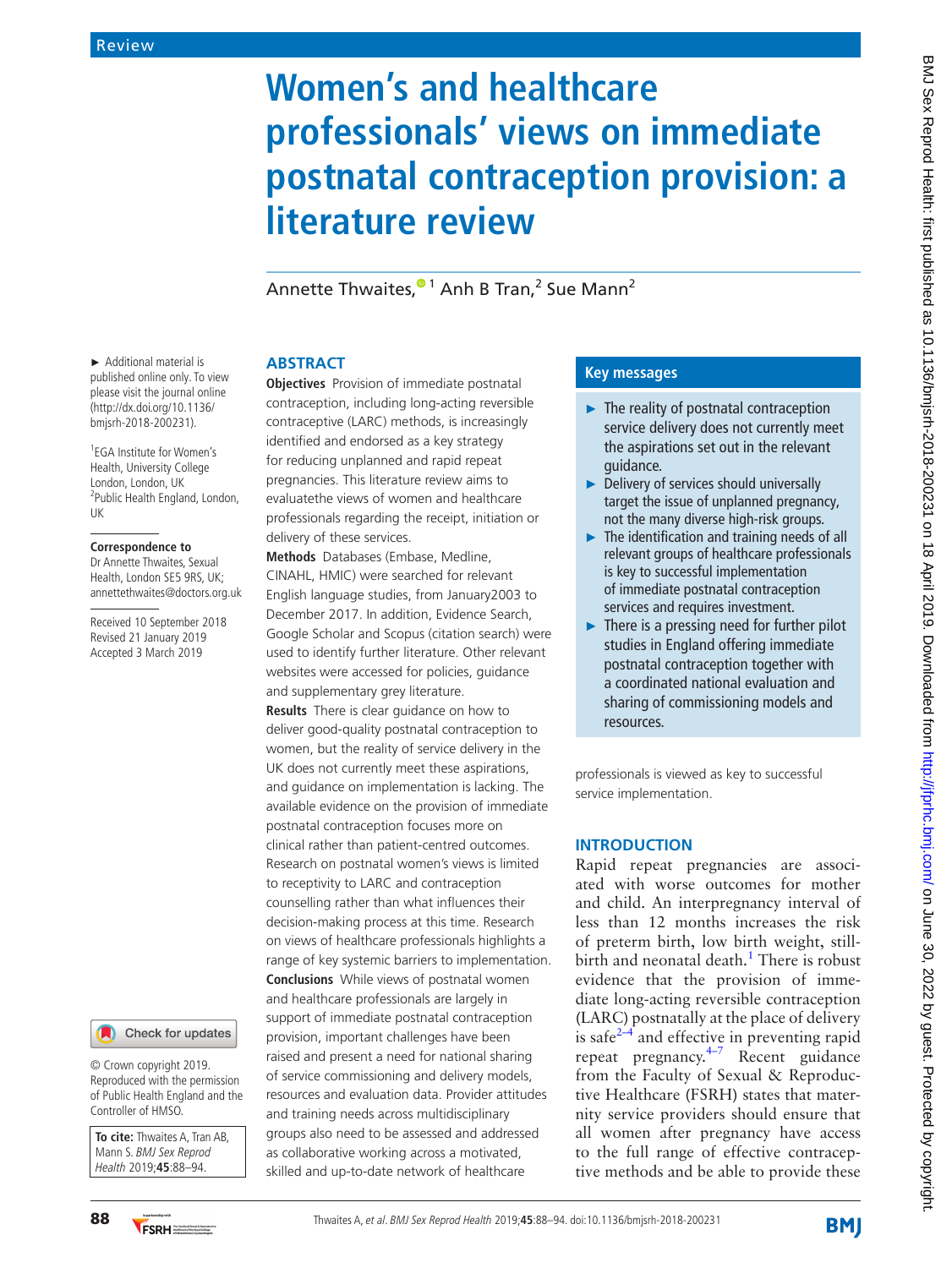| Concept 1                                                                                                                                         | Concept 2                                                                                                | Concept 3                 | Concept 4                          |
|---------------------------------------------------------------------------------------------------------------------------------------------------|----------------------------------------------------------------------------------------------------------|---------------------------|------------------------------------|
| healthcare professionals,<br>midwives, nurses, GPs,<br>gynaecologists, doctors,<br>health visitors, patients,<br>women, mothers, service<br>users | contraception, LARC,<br>family planning.<br>condams, pill, coil,<br>implants, injection,<br>intrauterine | postnatal,<br>postpartum, | hospital, maternity<br>ward, wards |

<span id="page-1-0"></span>**Figure 1** The four concepts of the search strategy

immediately after childbirth.<sup>8</sup> However, this is not yet routine practice in the UK, Europe nor the USA. $9-11$ 

In the UK, reducing unwanted pregnancy after childbirth has been identified by the Department of Health and Social Care as a priority area for sexual health improvement.<sup>[12](#page-5-4)</sup> A 2016 UK study found almost 1 in 13 women presenting for abortion or delivery had conceived within 1 year of giving birth. $13$  UK evidence on immediate postnatal contraception relates exclusively to new and independent initiatives, fledgling, limited services or unmet need.<sup>14-19</sup> As we look to identify and overcome barriers to implementation and service delivery of immediate postnatal contraception in the UK, there is a need to further understand the views of women and healthcare professionals on receipt, initiation or delivery of these services. This literature review aims to summarise this evidence from UK early adopter sites and other developed countries making efforts to introduce this practice.

### **Methodology**

A search strategy was developed that included thesaurus and free-text terms for four concepts (see [figure](#page-1-0) 1). The databases Embase, Medline, CINAHL, HMIC, Evidence Search, and the search engine Google Scholar were searched for relevant studies and articles from 2003 to December 2017. In addition, backward and forward citation searches were undertaken using the Scopus database. The websites of the Royal College of Obstetricians and Gynaecologists (RCOG), Faculty of Sexual & Reproductive Healthcare (FSRH), National Institute for Health and Care Excellence (NICE), World Health Organization (WHO), and the Royal College of Midwives (RCM) were also searched for policies, guidance and online [supplementary](https://dx.doi.org/10.1136/bmjsrh-2018-200231) grey literature. The results were de-duplicated and managed in Endnote. An English language limit was applied and potentially relevant references were identified. One reviewer screened on title and abstract articles for fulltext screening. Two reviewers screened on full text for relevance to *views* on immediate postnatal contraception. Broad inclusion criteria were applied to include quantitative and qualitative studies, and priority was given to systematic reviews and randomised controlled trials (RCTs) where available. Studies with secondary, patient-centred outcome measures such as uptake, continuation and satisfaction were included and considered as surrogate markers of women's views.

## **Results**

### **Women's views**

A recent Cochrane systematic review of three RCTs of immediate versus delayed postnatal insertion of the contraceptive implant showed a higher uptake among women assigned to the immediate insertion group (risk ratio (RR) 1.41, 95% CI 1.28 to 1.55; 410 participants).[20](#page-5-7) This review did not provide clear evidence of any difference in continuation of contraceptive use at 12 months. One of the  $RCTs^{21}$  $RCTs^{21}$  $RCTs^{21}$  had a high risk of attrition bias, with large loss to follow-up, particularly in the group randomised to receive the implant at 6 weeks postnatally. The overall quality of the review evidence for each comparison ranged from very low to moderate. High continuation rates of immediate postnatal contraceptive implants, greater than 80% at 6 and 12 months, have been found in prospective observational cohort studies. $4722$ 

The most recent Cochrane review meta-analysis of immediate postpartum intrauterine contraception (PPIUC) of 15 trials of moderate quality found that use at 6 months was twice as likely than with standard interval insertion (OR 2.04, 95%CI 1.01 to 4.09; participants [2](#page-5-0)43; studies=4).<sup>2</sup> This is particularly striking in the context of the higher expulsion rates seen with immediate insertion (OR 4.89, 95%CI 1.47 to 16.32; participants=210; studies=4). More recent prospective cohort studies have also demonstrated high acceptability with good uptake, continuation and satisfaction as well as high replacement rates in those women experiencing expulsion.<sup>7</sup> <sup>14 22</sup>

Women's views of lower levels of pain during immediate insertion of intrauterine contraception (IUC) post vaginal delivery has been evidenced in two small US studies.<sup>[23 24](#page-5-10)</sup> A recent mixed-methods study of 66 women reported that women were surprised by the rapidity of the insertion procedure, were positively distracted by their newborns, and felt relief and reassurance immediately afterwards. $^{24}$  $^{24}$  $^{24}$  This study did not follow up women post-discharge and did not include information on women who declined to participate or for whom insertions failed. It is, nevertheless, one of few studies to consider women's decisional influences, reporting that convenience, efficacy, past contraceptive experience, and financial and logistical barriers to accessing contraception in the community were all motivating factors to uptake.

A recent Scottish prospective service evaluation of provision of IUC at elective caesarean section demonstrated good uptake  $(13.7\%, 120/877).$ <sup>[14](#page-5-6)</sup> This study had high follow-up rates of 93% at 1year and showed high continuation rates with 85% still using an intrauterine method at 1year. The continuation rates incorporated expulsions (8.8% at 1year), re-insertions and requested removals. High satisfaction rates were also reported with 92.7% (76/82) of the sample happy with the method at 12 months. To date there are no other Western European studies evaluating insertion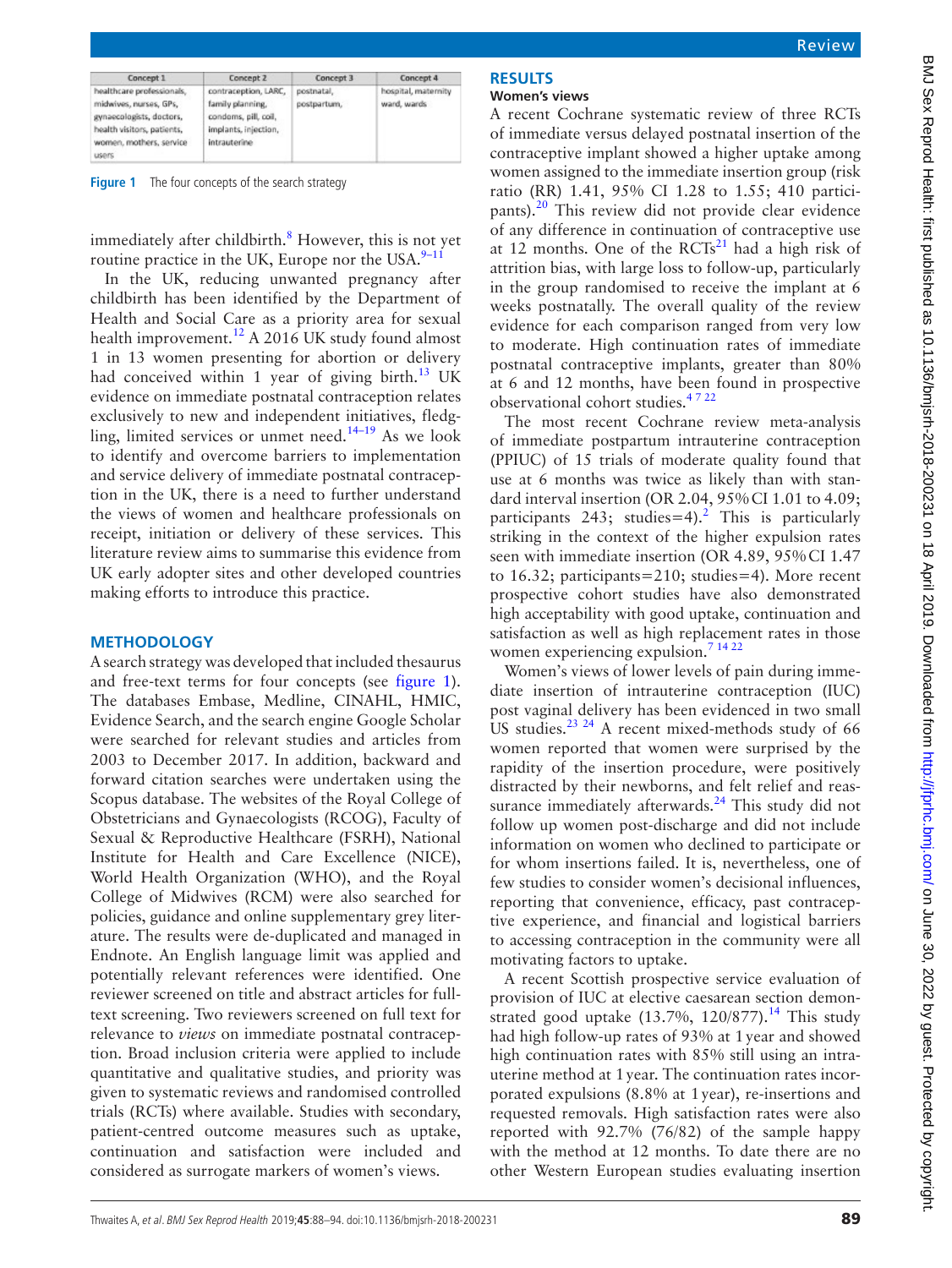of IUC at elective caesarean section in public maternity hospitals. There is good agreement between this study and an earlier US RCT of 112 women comparing intra-caesarean insertion with interval insertion.<sup>[25](#page-5-12)</sup> The US trial demonstrated a nearly 20% higher rate of continuation in the immediate post–caesarean delivery group (83%, 40/48) compared with those in the interval group (64%, 32/50; relative risk 1.3, 95% CI 1.02 to 1.66), despite a higher expulsion rate (8% in the immediate group). Free intrauterine devices (IUDs) were offered as part of the US research study, whereas in the UK free maternity care and community contraception provision removes potential incentives related to cost and insurance cover.

Women's preferences for postnatal LARC (implants and intrauterine methods) were also examined in a recent prospective cohort study of 1700 postnatal women in eight Texan hospitals, including one hospital that offered immediate postnatal LARC.<sup>26</sup> Preference for LARC considerably exceeded use at 6 months (41% vs 22%;  $p<0.001$ ), but in the single hospital that offered immediate provision, uptake was 36% and the continuation rate was high, suggesting that limited LARC use postnatally may be attributable more to healthcare provider and system-level barriers than women's preferences. The study sample included a high proportion of participants from Mexico, which has uniquely high postnatal IUD use following a 1980s national initiative, $2^7$  and therefore these findings may not be more widely generalisable.

### **Healthcare professionals' views**

Many studies on immediate postnatal contraception involve postnatal LARC initiatives and services targeting specific groups at high risk of rapid repeat or unplanned pregnancy. These include adolescents and women at high safeguarding risk, for example, those suffering from addiction, mental health problems and domestic violence.[4 7 16 21 28](#page-5-1) Women who have their children taken into care have also been targeted as these women often have multiple complex problems which prevent them accessing contraception in the community after delivery or being able to take short-acting methods regularly and reliably.<sup>29</sup> Research studies and expert commentaries on immediate postnatal contraception have highlighted the ethical implications of targeted interventions. Concerns have been raised by healthcare professionals regarding the potential for coercion and compromise of reproductive equity.<sup>27 30</sup>

Current RCOG guidance recommends that healthcare professionals providing contraceptive care recognise and maximise every opportunity during the antenatal, intrapartum and postnatal period to provide information and counsel women on the contraceptive choices available to them after birth. $31$  There is limited UK evidence on what healthcare professionals think about immediate provision of postnatal contraception but the few published studies highlight

differing opinions about their roles in the delivery of these services. An RCM survey conducted in 2013 reported that over half of the midwives (56%) felt that there was not usually enough time and resources to support and inform women about contraception, and service pressures significantly hindered their ability to deliver postnatal contraceptive support. $32$  A qualitative study of 12 Scottish midwives in 2014 reported that midwives viewed contraception as a minor part of their role, and they expressed concern about expansion of their role to giving contraceptive advice or providing LARC.<sup>33</sup> They identified barriers to the provision of immediate postnatal contraception as lack of time, knowledge, privacy, and maternal preoccupation with the newborn. They also saw general practitioners (GPs) as the most appropriate health professionals to discuss and provide contraception. A mixed-methods study of 86 student midwives at an English university similarly reported a lack of knowledge and confidence in giving safe and accurate advice on contraception, together with a lack of opportunity to observe mentors giving contraceptive advice.<sup>[34](#page-5-19)</sup>

However, evaluation of the APPLES (Access to Post Partum LARC in Edinburgh South) study, the first UK pilot of a maternity service offering routine antenatal contraception counselling together with postnatal provision of a choice of method, provides evidence of positive views of community midwives in this role.<sup>[35](#page-5-20)</sup> These midwives received contraception training and subsequently reported feeling able to deliver a routine, integrated system for antenatal contraceptive counselling and facilitating contraceptive choice. Hospital midwives involved in the project were also generally positive about the provision of contraception after delivery becoming part of routine care. However, the hospital midwives in this study were not trained in LARC provision, and the availability of trained doctors and competing clinical demands were reported as the main obstacles to provision. Despite 43% of respondents planning to use LARC, only 9% (118/1369) of this cohort actually received LARC prior to discharge. A recent Welsh initiative also identified staff availability as a key reason for not being able to fit any postpartum IUC in the initial period of study as planned.<sup>16</sup> There have been no comparable studies published on services providing immediate postnatal contraception, including LARC, in England.

There have been several recent US cross-sectional studies reporting perceived lack of experience, training and knowledge of immediate postnatal provision among a range of healthcare professionals.<sup>36-39</sup> A national online survey of 794 US midwives revealed multiple knowledge gaps, and while a significant proportion reported desiring additional training in immediate postnatal IUD (63.5%) and implant (22.8%) insertion, few reported access to such training (IUD, 19.9%; implant,  $15.2\%$ ).<sup>36</sup> In a cross-sectional survey of 409 physicians who provide labour and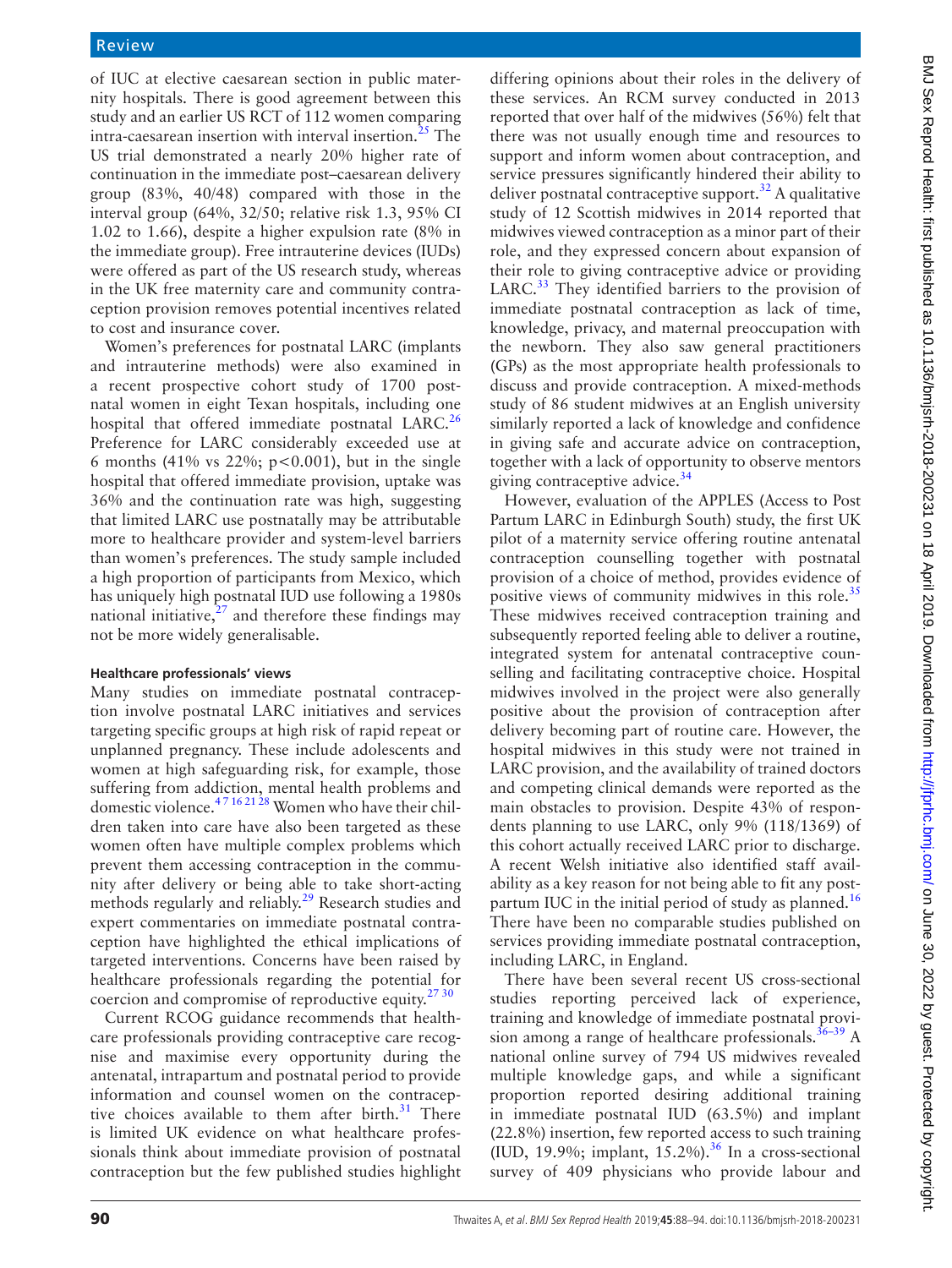delivery care, $37 \text{ most had never placed an immediate}$  $37 \text{ most had never placed an immediate}$ postnatal intrauterine method (81%) or implant (80%). Similarly, an earlier cross-sectional survey of 82 obstetricians, family medicine physicians and midwives practising at seven maternity hospitals in Massachusetts also found low levels of immediate postnatal contraceptive experience. Less than half of those surveyed (35, (42.7%) had placed an immediate postnatal IUD. $38$  It is worth noting that these studies had low response rates (17%–35%) and may not be nationally representative due to the focus on academic centres, subjects with primary teaching roles, convenience sampling and selection bias; with those already active and interested in postnatal contraception more likely to respond. These studies have, however, highlighted misconceptions regarding safety and other important potential barriers to implementation. In the Massachusetts cross-sectional survey, 8.4% overestimated the expulsion rate, 8.4% thought there was an increased infection risk, and 25% thought that there was an increased perforation rate; all inconsistent with published data. $2^3$  Physician concerns regarding financial reimbursement, device unavailability in hospitals, and religious institutional policies were also raised. $37$ 

Further studies have looked at the views of wider multidisciplinary, non-clinical and community-based staff involved in the care of postnatal women. A qualitative US study of 32 multidisciplinary staff including obstetricians, sexual health doctors and nurses, lactation consultants, pharmacists, procurement, IT, finance, administration and management staff working across 10 hospitals in Georgia to establish immediate postnatal LARC programmes identified key barriers such as knowledge, cost, and competing clinical and administrative priorities. $39$  A recent Welsh initiative identified delays in equipment delivery and inconsistencies with data entry as non-clinical barriers to provision and analysis of service provision.<sup>[16](#page-5-21)</sup> A recent cross-sectional self-completed US survey of lactation consultants found that while 77% (137/177) offered advice about postnatal contraception and its impact on breastfeeding, $40$  the majority felt that the theoretical or proven risks outweighed the benefits or that there was an unacceptable health risk for the immediate use of progestogen-only methods if used within 21 days of delivery, contrary to the Medical Eligibility Criteria for Contraceptive Use. $41$  Such findings highlight the importance of engaging breastfeeding specialists in immediate postnatal contraception initiatives.<sup>[42](#page-6-4)</sup> A recent study assessing the views of 156 UK community sexual health providers found support for promotion and provision of thread checks for PPIUC but also reported challenges around staffing, knowledge and experience, and access to ultrasound.<sup>[9](#page-5-3)</sup> Referral pathways and funding for aftercare of immediate PPIUC were also highlighted as barriers.

Evaluation studies and expert commentaries on the initiation of immediate postnatal contraception

services consistently identify the need for strong leadership and project 'champions', physician advocacy and early identification of a multidisciplinary implementation team across obstetrics and midwifery, sexual health, ultrasound, pharmacy, procurement, IT, administration and management.<sup>35 39 43 44</sup> This is in recognition of the complex, integrated pathway spanning the antenatal and postnatal periods, structural hospital barriers and interfaces with community services such as GPs and contraception specialists. Clear communication across regional networks and nationally is also asserted as necessary to develop streamlined effective protocols, implementation guidance and disseminate early best practice to facilitate wide-spread adoption.<sup>[39](#page-6-1)</sup>

### **Discussion**

The majority of studies on immediate postnatal contraception focus on provision of the most effective, LARC methods, which have potential advantages specific to the immediate postnatal period. These include assurance that the woman is not pregnant, masking of early bleeding associated with the method, prior anaesthesia, access to healthcare professionals, and avoidance of a subsequent procedure. Research into immediate postnatal LARC has, in turn, focused primarily on clinical and safety outcomes (infection, expulsion, perforation etc.); however, some studies included secondary patient-centred outcomes (uptake, continuation and satisfaction). While RCTs have shown a higher uptake of immediate versus delayed postnatal insertion of contraceptive implants, further large-scale, high-quality studies with longer-term follow-up are needed to corroborate evidence of higher continuation rates. Studies on the insertion of intrauterine methods at the place of delivery vary widely according to type of device, timing of postnatal insertion and mode of delivery. Comparisons are also challenging due to population differences such as age and parity of women, inserter technique, and experience and length of follow-up. However the literature consistently shows high acceptability of immediate PPIUC with good uptake and continuation rates, despite higher expulsion rates. UK evidence on women's views of immediate PPIUC is to date restricted to insertion at the time of caesarean section via hysterostomy. This insertion process is quick, requires less additional equipment relative to community insertion, and may carry a lower perforation risk than at 6 weeks postpartum.<sup>10</sup>

The evidence base for implementation of immediate postpartum LARC includes many studies of services targeting specific groups at high risk of rapid repeat or unplanned pregnancy. While targeting some groups may be practicable when piloting services and when facing cost and staffing constraints, the heterogeneity of the population at risk of short interpregnancy intervals supports universal provision. A large retrospective UK study found that women presenting for abortion and

BMJ Sex Reprod Health: first published as 10.1136/bnjsrh-2018-200231 on 18 April 2019. Downloaded from http://jphc.bmj.com/ on June 30, 2022 by guest. Protected by copyright. BMJ Sex Reprod Health: first published as 10.1136/bmjsrh-200231 on 18 April 2019. Downloaded from http://jtprhc.bmj.com/ BMJ Sex Reprod By copyright: first published as 10.1136/bmjsrh-200231 on 18 April 2019. Downloaded fr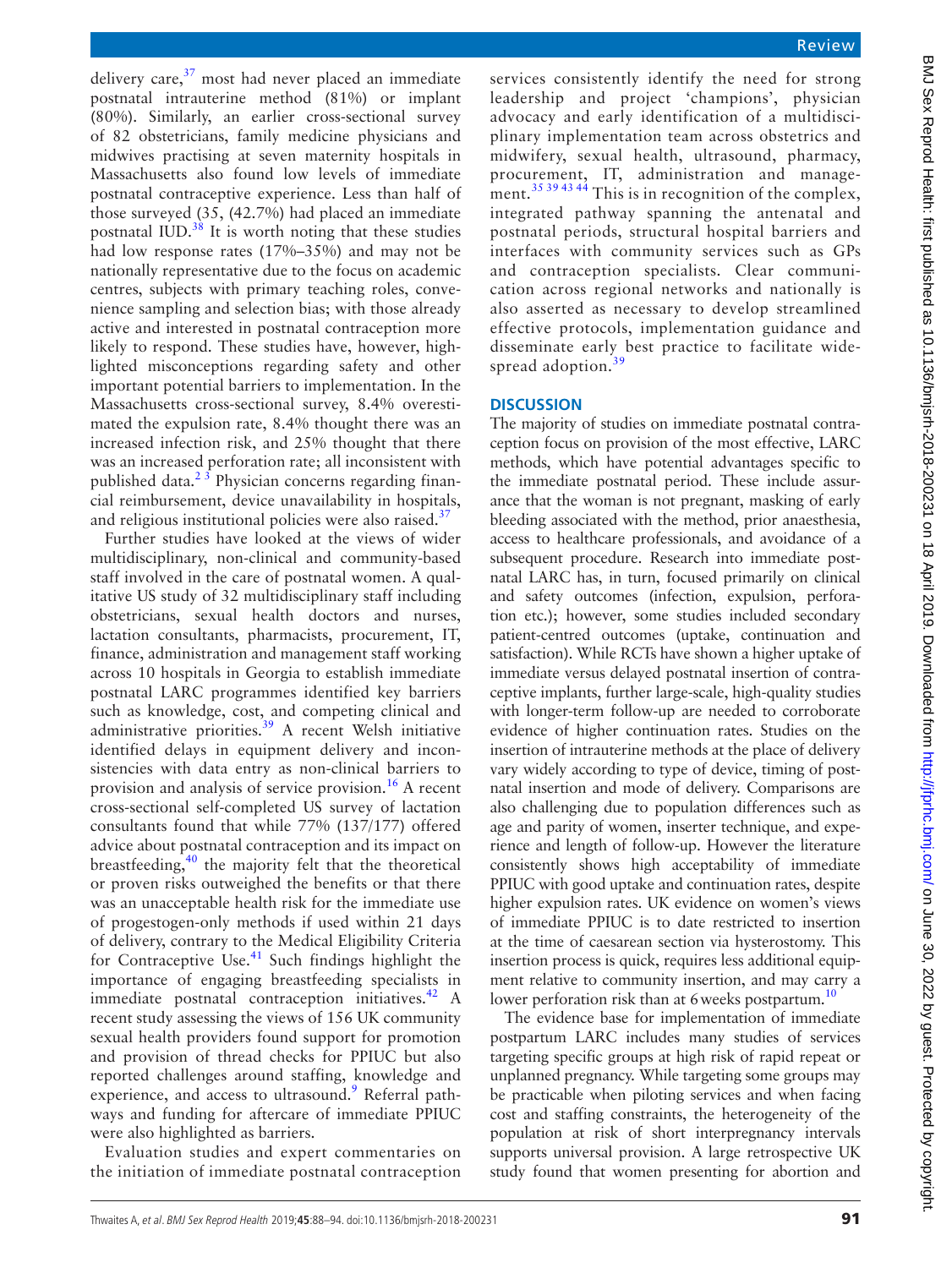delivery with interpregnancy intervals of ≤12 months spanned *all* ages and socioeconomic groups.<sup>13</sup> A recent publication of secondary analysis of a large prospective US cohort study also describes the heterogeneous nature of women at risk of short interpregnancy intervals.<sup>45</sup> Such views support the adoption of unrestricted, universal access to immediate postnatal contraception with transparent policies based on principles of informed consent and freedom of choice.

The most appropriate healthcare professional resource for provision of immediate LARC methods postnatally is currently unknown and may vary across populations and services. In the UK, likely resources include obstetricians, midwives or sexual health nurses. However, this resource will need initial and ongoing didactic training on technical insertion skills and education on risks and benefits. The importance and current inadequacy of training and education in postnatal contraception across different staff groups is a consistent theme in the literature.<sup>14 27 30 33 34</sup> 38 40 44 The introduction of a new FSRH qualification in 2017, open to doctors, nurses and midwives for implant insertion only, acknowl-edges this distinct need within maternity services.<sup>[46](#page-6-6)</sup> In contrast, there are no current national UK training schemes on the fitting of intrauterine methods immediately postnatally, and relatively few experienced trainers of immediate post vaginal delivery insertion. The training needs of other relevant healthcare professionals involved in antenatal and postnatal care, including GPs, breastfeeding specialists, pharmacists and administrative staff, must also be considered in order for women to be given correct and consistent messages about immediate postnatal contraception and to achieve integrated provision of their chosen method. A shortfall in sufficient numbers of trained staff in the UK remains a significant barrier to implementation of successful programmes and requires considerable investment. $35$ 

Funding of immediate postnatal contraception is a particular challenge under the current commissioning system in England, with contraception services split between local authorities, NHS England and Clinical Commissioning Groups. Different local models have been proposed but as yet there are no shared pilot data. Pilot studies in England are needed to test the feasibility and generalisability of the emerging evidence from Scotland and Wales. However, evidence from the USA provides a good example of how restructuring can overcome financial barriers to implementation of these services. There a rapid expansion of revised Medicaid insurance policies allowed hospitals to bill the cost of devices and insertion separately from a global delivery fee, removing a key structural barrier and increasing access and uptake of this service.<sup>[47 48](#page-6-7)</sup> Initial cost-effectiveness data are emerging and are also encouraging.<sup>49 50</sup> Early UK models should be rigorously evaluated in terms of uptake and impact on unplanned

and rapid repeat pregnancy, and successes promoted in order to expedite widespread necessary structural change.

### **Conclusions**

Emerging evidence on women's views on immediate postnatal contraception is encouraging. There is good and increasing evidence that LARC methods provided in this context are highly acceptable to women. However, the challenges of widespread routine provision in the UK remain significant. Successful implementation relies on a motivated, knowledgeable and skilled network of healthcare professionals, and the identification and training needs of all relevant groups must be assessed and addressed. Further pilot studies across England are needed to test feasibility, cost-effectiveness and impact on unplanned pregnancy. There are strong ethical arguments that these services should offer all methods to all women. There is also a need for a coordinated, national sharing and evaluation of commissioning and delivery models and resources in order to secure consistent provision for women nationwide and the associated reproductive benefits for women and their families.

### **Additional educational resources**

- ► The American College of Obstetricians and Gynecologists (ACOG) has recently developed a Postnatal Contraceptive Access Initiative to support immediate postnatal LARC implementation across three phases: (i) capacity building, (ii) onsite simulation and (iii) training and ongoing support via a web-based hub with resources and follow-up consultation with experts. [https://pcainitia](https://pcainitiative.acog.org/)[tive.acog. org/](https://pcainitiative.acog.org/) <http://links.lww.com/AOG/A900>
- The Association of State and Territorial Health Officials (ASTHO) is also providing clinical and operational support for postnatal LARC implementation across states, working to identify, document and address technical assistance needs, promising practices and barriers. http://www.astho.org/Maternal-and-Child-Health/Long-Acting-Reversible-Contraception/LARC-Immediately-Postpartum-Learning-Community-Background/

**Contributors** AT and ABT designed and performed the literature search and appraisal. SM contributed to the study design. AT wrote the paper and had final responsibility for the decision to submit for publication. All authors provided input and assisted with revision of the manuscript.

**Funding** This study was sponsored by Public Health England (PHE).

**Competing interests** None declared.

**Patient consent for publication** Not required.

**Provenance and peer review** Not commissioned; externally peer reviewed.

### **References**

<span id="page-4-0"></span>1 Smith GC, Pell JP, Dobbie R. Interpregnancy interval and risk of preterm birth and neonatal death: retrospective cohort study. *[BMJ](http://dx.doi.org/10.1136/bmj.327.7410.313)* 2003;327:313.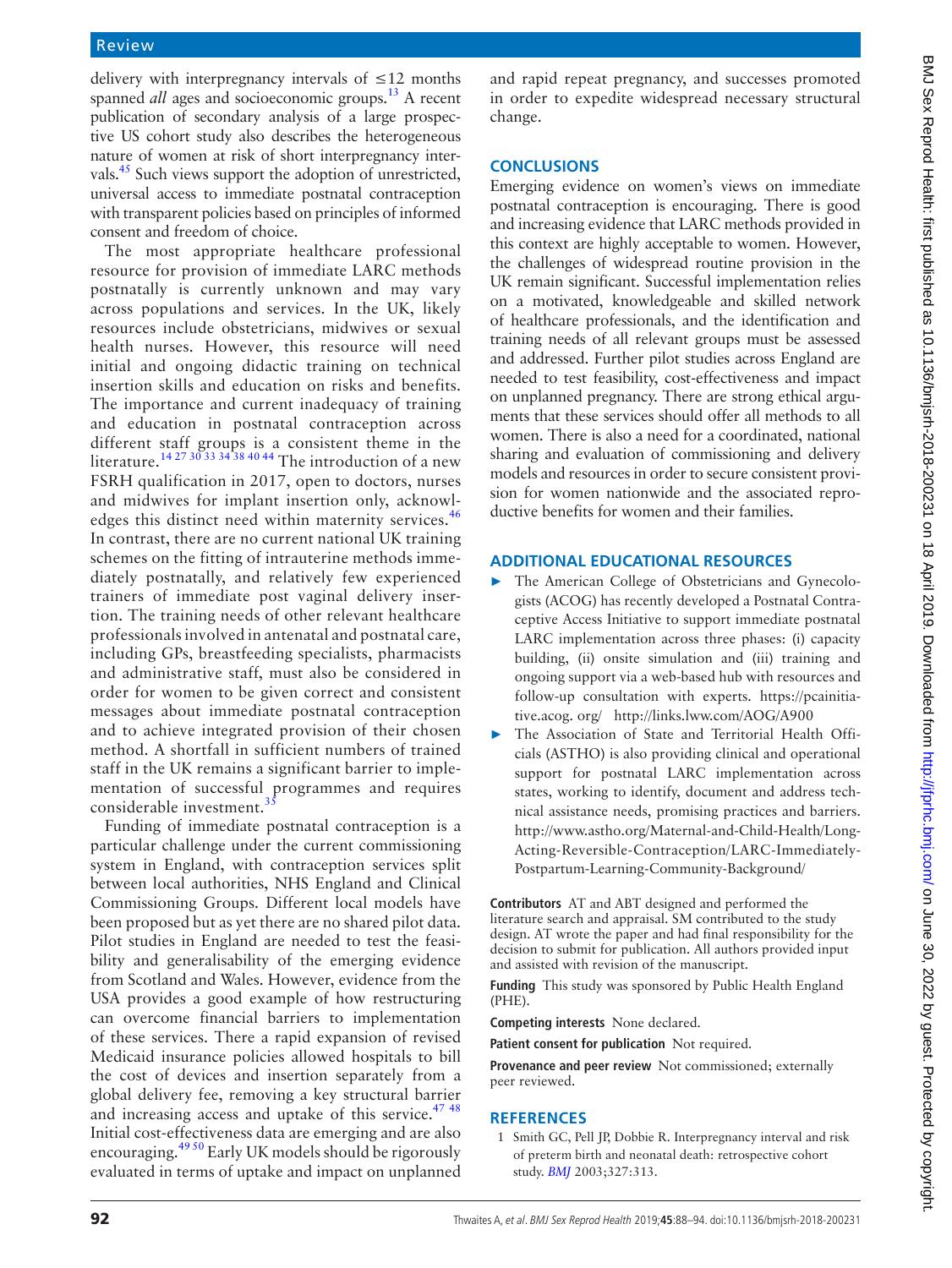Review

- <span id="page-5-0"></span>2 Lopez LM, Bernholc A, Hubacher D, *et al*. Immediate postpartum insertion of intrauterine device for contraception. *[Cochrane Database Syst Rev](http://dx.doi.org/10.1002/14651858.CD003036.pub3)* 2015;121(Suppl s2).
- 3 Sonalkar S, Kapp N. Intrauterine device insertion in the postpartum period: a systematic review. *[Eur J Contracept](http://dx.doi.org/10.3109/13625187.2014.971454)  [Reprod Health Care](http://dx.doi.org/10.3109/13625187.2014.971454)* 2015;20:4–18.
- <span id="page-5-1"></span>4 Tocce KM, Sheeder JL, Teal SB. Rapid repeat pregnancy in adolescents: do immediate postpartum contraceptive implants make a difference? *Am J Obstet Gynecol* 2012;206 481.e1–e7.
- 5 Baldwin MK, Edelman AB. The effect of long-acting reversible contraception on rapid repeat pregnancy in adolescents: a review. *[J Adolesc Health](http://dx.doi.org/10.1016/j.jadohealth.2012.10.278)* 2013;52 S47–S53.
- 6 Brunson MR, Klein DA, Olsen CH, *et al*. Postpartum contraception: initiation and effectiveness in a large universal healthcare system. *Am J Obstet Gynecol* 2017;217 55.e1.
- <span id="page-5-9"></span>7 Cohen R, Sheeder J, Arango N, *et al*. Twelve-month contraceptive continuation and repeat pregnancy among young mothers choosing postdelivery contraceptive implants or postplacental intrauterine devices. *[Contraception](http://dx.doi.org/10.1016/j.contraception.2015.10.001)* 2016;93:178–83.
- <span id="page-5-2"></span>8 Faculty of Sexual & Reproductive Healthcare Contraception After Pregnancy. 2017. [https://www.fsrh.org/documents/](https://www.fsrh.org/documents/contraception-after-pregnancy-guideline-january-2017/) [contraception-after-pregnancy-guideline-january-2017/](https://www.fsrh.org/documents/contraception-after-pregnancy-guideline-january-2017/)  (Accessed 30 Jul 2018)
- <span id="page-5-3"></span>9 Cooper M, Boydell N, Heller R, *et al*. Community sexual health providers' views on immediate postpartum provision of intrauterine contraception. *[BMJ Sex Reprod Health](http://dx.doi.org/10.1136/bmjsrh-2017-101905)* 2018;44:97–102.
- <span id="page-5-24"></span>10 Cameron S. Postabortal and postpartum contraception. *[Best](http://dx.doi.org/10.1016/j.bpobgyn.2014.05.007)  [Pract Res Clin Obstet Gynaecol](http://dx.doi.org/10.1016/j.bpobgyn.2014.05.007)* 2014;28:871–80.
- 11 American College of Obstetricians and Gynecologists' Committee on Obstetric Practice. Committee Opinion No. 670: Immediate postpartum long-acting reversible contraception. *[Obstet Gynecol](http://dx.doi.org/10.1097/AOG.0000000000001587)* 2016;128:e32–e37. [Reaffirmed 2018].
- <span id="page-5-4"></span>12 Department of Health. A Framework for Sexual Health Improvement in England, 2013. [https://www.gov.uk/](https://www.gov.uk/government/publications/a-framework-for-sexual-health-improvement-in-england) [government/publications/a-framework-for-sexual-health](https://www.gov.uk/government/publications/a-framework-for-sexual-health-improvement-in-england)[improvement-in-england](https://www.gov.uk/government/publications/a-framework-for-sexual-health-improvement-in-england) (Accessed 30 Jul 2018).
- <span id="page-5-5"></span>13 Heller R, Cameron S, Briggs R, *et al*. Postpartum contraception: a missed opportunity to prevent unintended pregnancy and short inter-pregnancy intervals. *[J Fam Plann](http://dx.doi.org/10.1136/jfprhc-2014-101165)  [Reprod Health Care](http://dx.doi.org/10.1136/jfprhc-2014-101165)* 2016;42:93–8.
- <span id="page-5-6"></span>14 Heller R, Johnstone A, Cameron ST. Routine provision of intrauterine contraception at elective cesarean section in a national public health service: a service evaluation. *[Acta Obstet](http://dx.doi.org/10.1111/aogs.13178)  [Gynecol Scand](http://dx.doi.org/10.1111/aogs.13178)* 2017;96:1144–51.
- 15 Cameron S, Lakha F, Gallimore A, *et al*. The APPLES pilot: access to post partum LARC in Edinburgh South. *Eur J Contracept Reprod Health Care* 2016;21:93.
- <span id="page-5-21"></span>16 Brammeier K, Cutter J, Cook S, *et al*. The Cardiff postpartum family planning initiative: improving provision of postpartum contraception. *[BMJ Sex Reprod Health](http://dx.doi.org/10.1136/bmjsrh-2017-101924)* 2018;45:68–70.
- 17 Thwaites A, Bacon L. Bringing postnatal contraception back into the hospital: provision for sick and vulnerable patients, postnatal ward survey and implant pilot. *BJOG* 2016;123:172.
- 18 Crouch M, Crow M. A review of postnatal contraception: staff and patient's perspective of hospital services. *BJOG:* 2017;124(Suppl. 5):32.
- 19 Graham A. Immediate post-partum intrauterine contraception making the guidelines a reality. Available: [https://www.fsrh.org/](https://www.fsrh.org/blogs/anna-graham-on-immediate-post-%20partum-intrauterine-contraception/) [blogs/anna-graham-on-immediate-post- partum-intrauterine](https://www.fsrh.org/blogs/anna-graham-on-immediate-post-%20partum-intrauterine-contraception/)[contraception/](https://www.fsrh.org/blogs/anna-graham-on-immediate-post-%20partum-intrauterine-contraception/) (Accessed 30 Jul 2018).
- <span id="page-5-7"></span>20 Sothornwit J, Werawatakul Y, Kaewrudee S, *et al*. Immediate versus delayed postpartum insertion of contraceptive implant for contraception. *Cochrane Database Syst Rev* 2017;4:CD011913.
- <span id="page-5-8"></span>21 Bryant AG, Bauer AE, Stuart GS, *et al*. Etonogestrelreleasing contraceptive implant for postpartum adolescents: a randomized controlled trial. *[J Pediatr Adolesc Gynecol](http://dx.doi.org/10.1016/j.jpag.2016.08.003)* 2017;30:389–94.
- 22 Eggebroten JL, Sanders JN, Turok DK. Immediate postpartum intrauterine device and implant program outcomes: a prospective analysis. *[Am J Obstet Gynecol](http://dx.doi.org/10.1016/j.ajog.2017.03.015)* 2017;217 51.e1–e7.
- <span id="page-5-10"></span>23 Dahlke JD, Terpstra ER, Ramseyer AM, *et al*. Postpartum insertion of levonorgestrel-intrauterine system at three time periods: a prospective randomized pilot study. *[Contraception](http://dx.doi.org/10.1016/j.contraception.2011.01.007)* 2011;84:244–8.
- <span id="page-5-11"></span>24 Carr SL, Singh RH, Sussman AL, *et al*. Women's experiences with immediate postpartum intrauterine device insertion: a mixed-methods study. *[Contraception](http://dx.doi.org/10.1016/j.contraception.2017.10.008)* 2018;97.
- <span id="page-5-12"></span>25 Levi EE, Stuart GS, Zerden ML, *et al*. Intrauterine device placement during cesarean delivery and continued use 6 months postpartum: a randomized controlled trial. *[Obstet](http://dx.doi.org/10.1097/AOG.0000000000000882)  [Gynecol](http://dx.doi.org/10.1097/AOG.0000000000000882)* 2015;126:5–11.
- <span id="page-5-13"></span>26 Potter JE, Coleman-Minahan K, White K, *et al*. Contraception after delivery among publicly insured women in Texas. *Obstet Gynecol* 2017;130:393–402.
- <span id="page-5-14"></span>27 Potter JE, Hubert C, White K. The availability and use of postpartum LARC in Mexico and among Hispanics in the United States. *[Matern Child Health J](http://dx.doi.org/10.1007/s10995-016-2179-6)* 2017;21:1744–52.
- 28 Sinha C, Guthrie KA, Lindow SW. A survey of postnatal contraception in opiate-using women. *[J Fam Plann Reprod](http://dx.doi.org/10.1783/147118907779399738)  [Health Care](http://dx.doi.org/10.1783/147118907779399738)* 2007;33:31–4.
- <span id="page-5-15"></span>29 Ritchie J, Shaughn O. Postpartum contraception options in patients with substance misuse, attempting to break the cycle of repeated children being taken in to care. *BJOG* 2016;123:38.
- 30 Moniz MH, Spector-Bagdady K, Heisler M, *et al*. Inpatient postpartum long-acting reversible contraception: care that promotes reproductive justice. *[Obstet Gynecol](http://dx.doi.org/10.1097/AOG.0000000000002262)* 2017;130:783– 7.
- <span id="page-5-16"></span>31 Royal College of Obstetricians & Gynaecologists (RCOG). Postpartum Family Planning (Best Practice Paper No. 1), 2015. [https://www.rcog.org.uk/en/guidelines-research-services/](https://www.rcog.org.uk/en/guidelines-research-services/guidelines/bpp1/) [guidelines/bpp1/](https://www.rcog.org.uk/en/guidelines-research-services/guidelines/bpp1/) (Accessed 30 Jul 2018).
- <span id="page-5-17"></span>32 Royal College of Midwives. Postnatal Care Planning 2014.
- <span id="page-5-18"></span>33 McCance K, Cameron S. Midwives' experiences and views of giving postpartum contraceptive advice and providing longacting reversible contraception: a qualitative study. *[J Fam Plann](http://dx.doi.org/10.1136/jfprhc-2013-100770)  [Reprod Health Care](http://dx.doi.org/10.1136/jfprhc-2013-100770)* 2014;40:177–83.
- <span id="page-5-19"></span>34 Walker S, Davis G. Views of final-year student midwives on giving postpartum contraception and sexual health advice. *[J](http://dx.doi.org/10.1136/jfprhc-2014-101028)  [Fam Plann Reprod Health Care](http://dx.doi.org/10.1136/jfprhc-2014-101028)* 2014;40:312.
- <span id="page-5-20"></span>35 Cameron ST, Craig A, Sim J, *et al*. Feasibility and acceptability of introducing routine antenatal contraceptive counselling and provision of contraception after delivery: the APPLES pilot evaluation. *[BJOG](http://dx.doi.org/10.1111/1471-0528.14674)* 2017;124:2009–15.
- <span id="page-5-22"></span>36 Moniz MH, Roosevelt L, Crissman HP, *et al*. Immediate postpartum contraception: a survey needs assessment of a national sample of midwives. *[J Midwifery Womens Health](http://dx.doi.org/10.1111/jmwh.12653)* 2017;62:538–44.
- <span id="page-5-23"></span>37 Moniz MH, McEvoy AK, Hofmeister M, *et al*. Family physicians and provision of immediate postpartum contraception: a CERA study. *[Fam Med](http://www.ncbi.nlm.nih.gov/pubmed/28953291)* 2017;49:600–6.